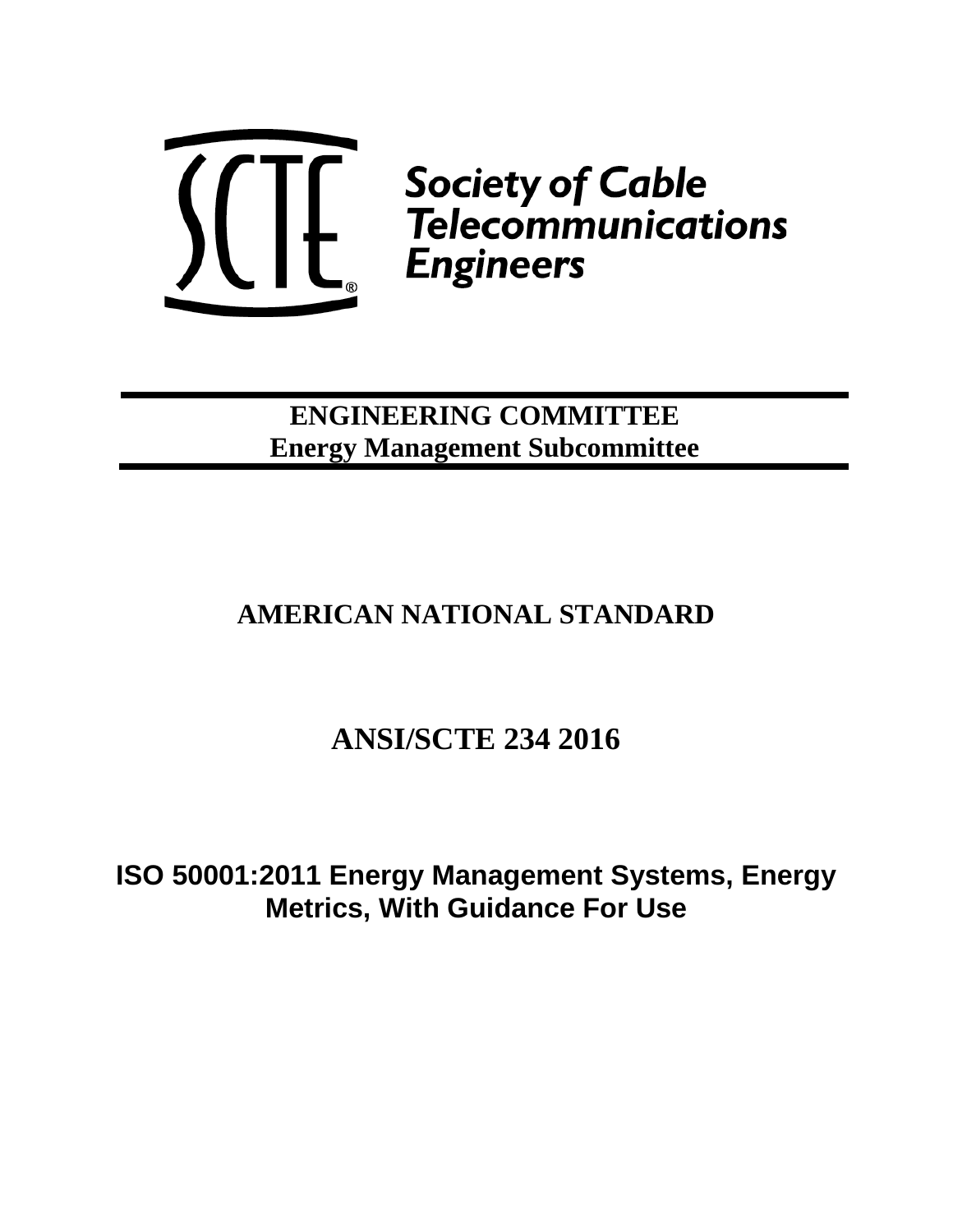# **NOTICE**

<span id="page-1-0"></span>The Society of Cable Telecommunications Engineers (SCTE) Standards and Operational Practices (hereafter called "documents") are intended to serve the public interest by providing specifications, test methods and procedures that promote uniformity of product, interchangeability, best practices and ultimately the long term reliability of broadband communications facilities. These documents shall not in any way preclude any member or non-member of SCTE from manufacturing or selling products not conforming to such documents, nor shall the existence of such standards preclude their voluntary use by those other than SCTE members.

SCTE assumes no obligations or liability whatsoever to any party who may adopt the documents. Such adopting party assumes all risks associated with adoption of these documents, and accepts full responsibility for any damage and/or claims arising from the adoption of such documents.

Attention is called to the possibility that implementation of this document may require the use of subject matter covered by patent rights. By publication of this document, no position is taken with respect to the existence or validity of any patent rights in connection therewith. SCTE shall not be responsible for identifying patents for which a license may be required or for conducting inquiries into the legal validity or scope of those patents that are brought to its attention.

Patent holders who believe that they hold patents which are essential to the implementation of this document have been requested to provide information about those patents and any related licensing terms and conditions. Any such declarations made before or after publication of this document are available on the SCTE web site at [http://www.scte.org.](http://www.scte.org/)

All Rights Reserved

© Society of Cable Telecommunications Engineers, Inc. 2016 140 Philips Road Exton, PA 19341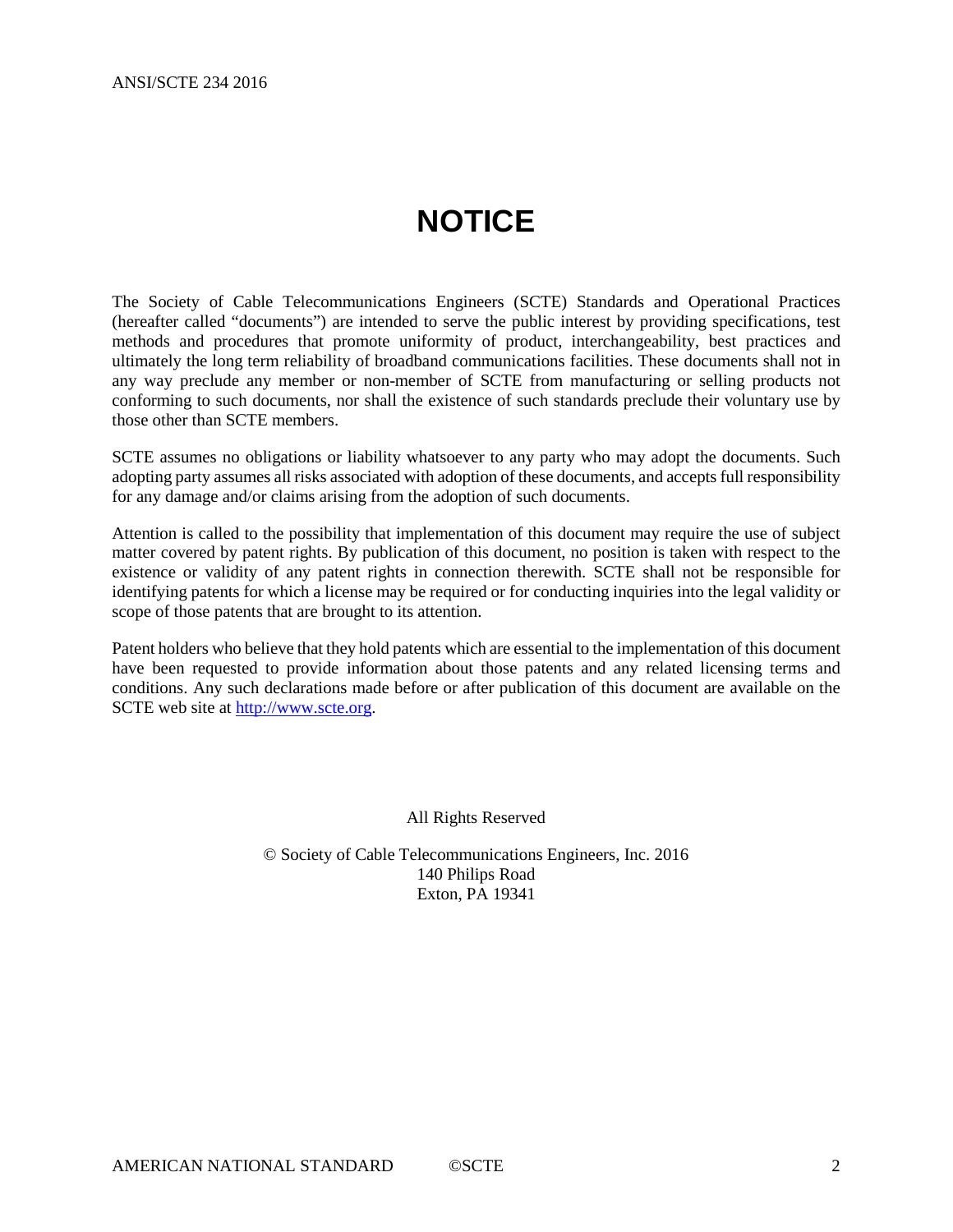<span id="page-2-0"></span>

| Title                          |      |                                                                                                                                                                                                                                      | <b>Page Number</b> |
|--------------------------------|------|--------------------------------------------------------------------------------------------------------------------------------------------------------------------------------------------------------------------------------------|--------------------|
|                                |      | NOTICE <b>All and the Contract Contract Contract Contract Contract Contract Contract Contract Contract Contract Contract Contract Contract Contract Contract Contract Contract Contract Contract Contract Contract Contract Cont</b> |                    |
|                                |      |                                                                                                                                                                                                                                      |                    |
|                                |      |                                                                                                                                                                                                                                      |                    |
|                                | 1.1. |                                                                                                                                                                                                                                      |                    |
|                                | 1.2. |                                                                                                                                                                                                                                      |                    |
|                                | 1.3. |                                                                                                                                                                                                                                      |                    |
|                                | 1.4. |                                                                                                                                                                                                                                      |                    |
|                                | 1.5. |                                                                                                                                                                                                                                      |                    |
| 2.                             |      |                                                                                                                                                                                                                                      |                    |
|                                | 2.1. |                                                                                                                                                                                                                                      |                    |
|                                | 2.2. |                                                                                                                                                                                                                                      |                    |
|                                | 2.3. |                                                                                                                                                                                                                                      |                    |
| 3.                             |      | Informative References                                                                                                                                                                                                               |                    |
|                                | 3.1  |                                                                                                                                                                                                                                      |                    |
|                                |      |                                                                                                                                                                                                                                      |                    |
|                                | 3.3. |                                                                                                                                                                                                                                      |                    |
| 4.                             |      |                                                                                                                                                                                                                                      |                    |
| 5.                             |      |                                                                                                                                                                                                                                      |                    |
|                                | 5.1  |                                                                                                                                                                                                                                      | 6                  |
|                                | 5.2. | Definitions<br><u> 1989 - Johann Barn, mars ann an t-Amhainn an t-Amhainn an t-Amhainn an t-Amhainn an t-Amhainn an t-Amhainn an </u>                                                                                                |                    |
| 6.                             |      |                                                                                                                                                                                                                                      | $\overline{7}$     |
|                                | 6.1. |                                                                                                                                                                                                                                      | 7                  |
| $7_{\scriptscriptstyle{\sim}}$ |      |                                                                                                                                                                                                                                      |                    |
|                                | 7.1  |                                                                                                                                                                                                                                      | $\overline{7}$     |
|                                | 7.2. |                                                                                                                                                                                                                                      | 9                  |
| 8.                             |      |                                                                                                                                                                                                                                      | 13                 |

# **Table of Contents**

# **List of Tables**

| Title                                                         | <b>Page Number</b> |
|---------------------------------------------------------------|--------------------|
| Table 1 – Energy Management Systems Program Assessment Matrix |                    |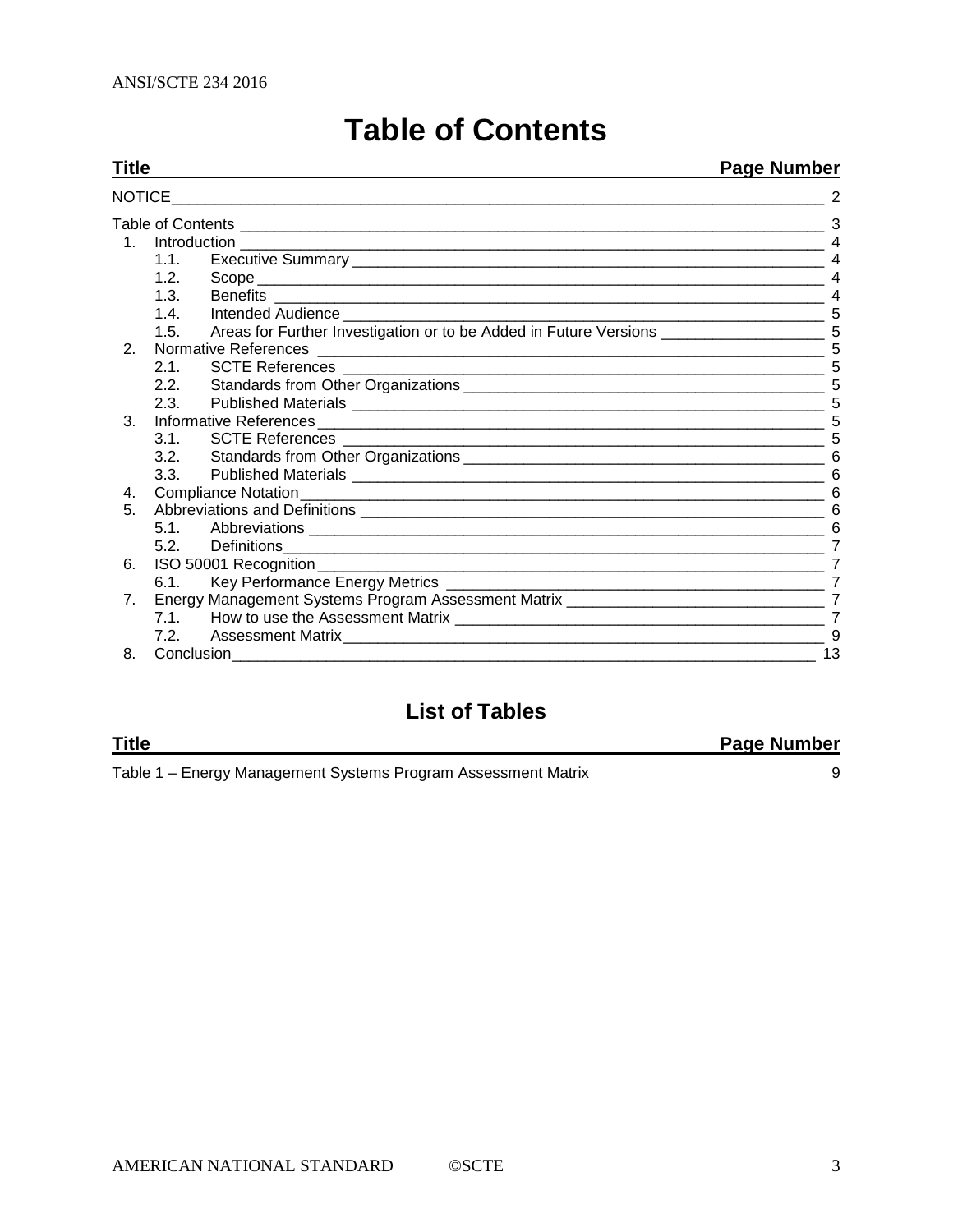# <span id="page-3-1"></span><span id="page-3-0"></span>**1. Introduction**

#### **1.1. Executive Summary**

SCTE's Energy 2020 Program is a multi-year campaign that aims to provide cable system operators with the energy management standards, technology innovation, organizational solutions and training that look to help the cable industry meet Energy 2020's goals. In 2011 the International Organization for Standardization (ISO) published 50001: Energy management systems -- Requirements with guidance for use. SCTE's Energy 2020 Program aligns with the underlying principles of that publication and SCTE 234 2016 serves as the recognition of that international standard as the official cable industry standard.

#### <span id="page-3-2"></span>**1.2. Scope**

ISO 50001:2011 specifies requirements for establishing, implementing, maintaining and improving an energy management system, whose purpose is to enable an organization to follow a systematic approach in achieving continual improvement of energy performance, including energy efficiency, energy use and consumption.

ISO 50001:2011 specifies requirements applicable to energy use and consumption, including measurement, documentation and reporting, design and procurement practices for equipment, systems, processes and personnel that contribute to energy performance.

ISO 50001:2011 applies to all variables affecting energy performance that can be monitored and influenced. ISO 50001:2011 does not prescribe specific performance criteria with respect to energy, however the cable industry has come together to publish its performance criteria in the SCTE Standards supporting Energy 2020 found at

[http://www.scte.org/SCTE/Areas\\_of\\_Interest/SCTE\\_Energy\\_Standards\\_and\\_Operational\\_Practices.aspx](http://www.scte.org/SCTE/Areas_of_Interest/SCTE_Energy_Standards_and_Operational_Practices.aspx)

ISO 50001:2011 is applicable to any company in the cable industry wishing to develop an energy policy and ensure that business practice conforms to its stated energy policy and wishing to demonstrate this to others, such conformity being confirmed either by means of self-evaluation and self-declaration of conformity, or by certification of the energy management system by an external organization.

#### <span id="page-3-3"></span>**1.3. Benefits**

Energy 2020 and the recognition of ISO 50001 enables companies in the cable industry to hedge growing energy costs and power availability challenges, and sustain those benefits over the long term. Adoption of ISO 50001 specifically will enable the following short and long term benefits:

- Reduced environmental impact
- Increased transparency on how energy resources are managed
- Identification of future projects that will integrate into your new structure
- Promotion of energy efficiency throughout the cable operator's organization
- Improved positive external relations and public image
- Increased awareness and greater employee energy stewardship
- Reduced air emissions, such as greenhouse gases
- Increased assurance of internal energy use compliance
- Increased understanding of energy use and consumption via defined methods, metrics, goals and processes of data collection
- Reduced maintenance costs from better managed IT and cooling equipment
- Increased capacity in facilities by improved power utilization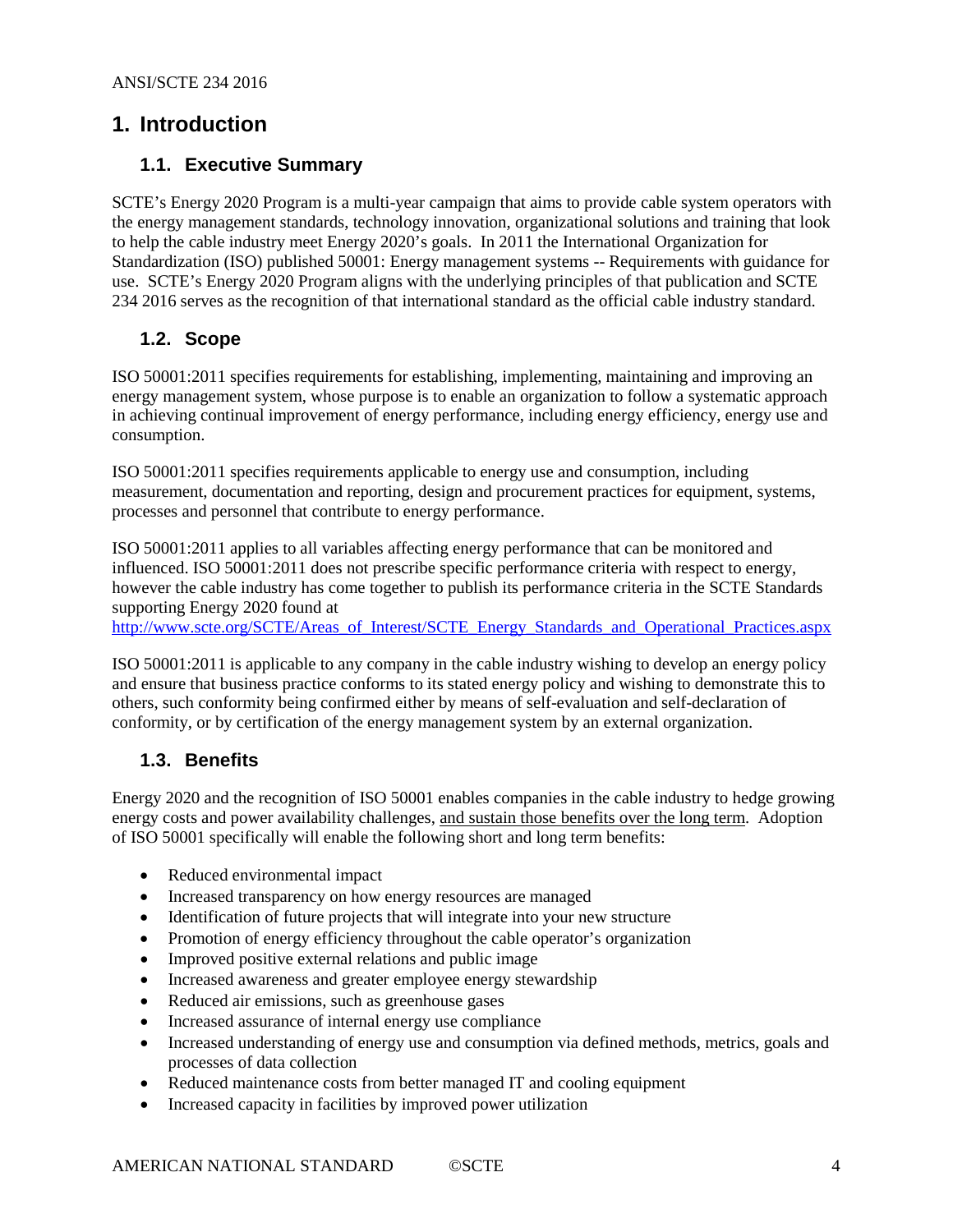Through Energy 2020 that aligns to the ISO 50001 model, the cable industry is positioned to improve its energy efficiency and achieve significant cost avoidance.

## <span id="page-4-0"></span>**1.4. Intended Audience**

Individuals within the cable industry senior teams such as sustainability officers, energy managers, chief network/technology officers, or employees having the authority to set wide spread company direction should leverage SCTE 234 2016.

## <span id="page-4-1"></span>**1.5. Areas for Further Investigation or to be Added in Future Versions**

Within the ISO 50001 series, there are two other supporting documents that are under consideration for further investigation:

- ISO 50002:2014 Energy audits Requirements with guidance for use
- ISO 50003:2014 Energy management systems Requirements for bodies providing audit and certification of energy management systems

# <span id="page-4-2"></span>**2. Normative References**

The following documents contain provisions, which, through reference in this text, constitute provisions of this document. At the time of Subcommittee approval, the editions indicated were valid. All documents are subject to revision; and while parties to any agreement based on this document are encouraged to investigate the possibility of applying the most recent editions of the documents listed below, they are reminded that newer editions of those documents might not be compatible with the referenced version.

#### <span id="page-4-3"></span>**2.1. SCTE References**

- ANSI/SCTE 211 2015: Energy Metrics for Cable Operator Access Networks <http://www.scte.org/documents/pdf/Standards/SCTE%20211%202015.pdf>
- ANSI/SCTE 213 2015: Edge and Core Facilities Energy Metrics [http://scte.org/SCTEDocs/Standards/ANSI\\_SCTE%20213%202015.pdf](http://scte.org/SCTEDocs/Standards/ANSI_SCTE%20213%202015.pdf)

#### <span id="page-4-4"></span>**2.2. Standards from Other Organizations**

• ISO 50001:2011(en) Energy management systems — Requirements with guidance for use <https://www.iso.org/obp/ui/#iso:std:iso:50001:ed-1:v1:en>

#### <span id="page-4-5"></span>**2.3. Published Materials**

• No normative references are applicable.

# <span id="page-4-6"></span>**3. Informative References**

The following documents might provide valuable information to the reader but are not required when complying with this document.

#### <span id="page-4-7"></span>**3.1. SCTE References**

• No informative references are applicable.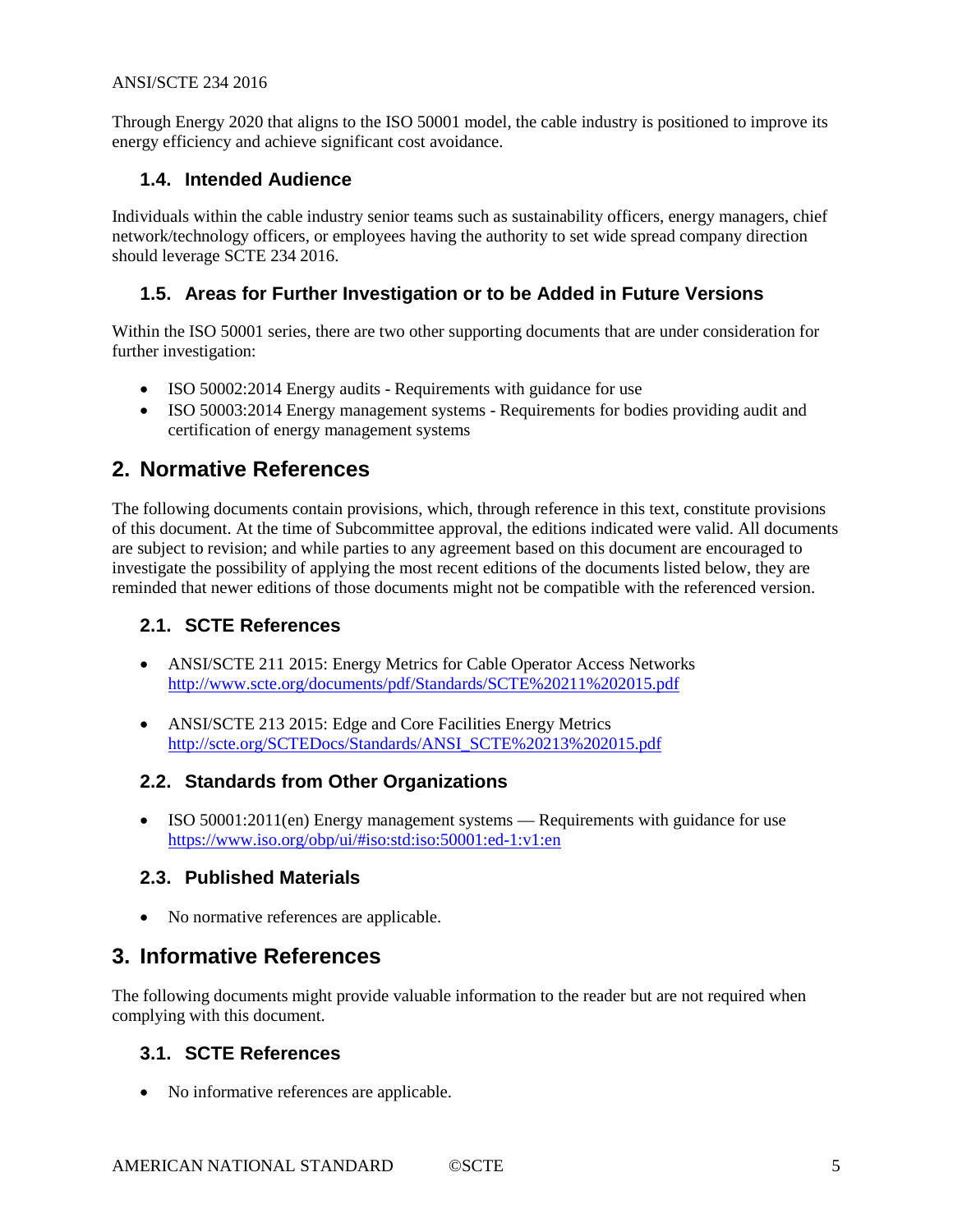# <span id="page-5-0"></span>**3.2. Standards from Other Organizations**

• No informative references are applicable.

## <span id="page-5-1"></span>**3.3. Published Materials**

• United States Environmental Protection Agency Guidelines for Energy Management [https://www.energystar.gov/buildings/tools-and-resources/energy-star-guidelines-energy](https://www.energystar.gov/buildings/tools-and-resources/energy-star-guidelines-energy-management)[management](https://www.energystar.gov/buildings/tools-and-resources/energy-star-guidelines-energy-management)

# <span id="page-5-2"></span>**4. Compliance Notation**

| <b>Shall</b>         | This word or the adjective "required" means that the item is an              |  |  |
|----------------------|------------------------------------------------------------------------------|--|--|
|                      | absolute requirement of this document.                                       |  |  |
| shall not            | This phrase means that the item is an absolute prohibition of this           |  |  |
|                      | document.                                                                    |  |  |
| <b>Forbidden</b>     | This word means the value specified shall never be used.                     |  |  |
|                      | This word or the adjective "recommended" means that there may exist          |  |  |
|                      | valid reasons in particular circumstances to ignore this item, but the       |  |  |
| <i><b>Should</b></i> | full implications should be understood and the case carefully weighted       |  |  |
|                      | before choosing a different course.                                          |  |  |
|                      | This phrase means that there may exist valid reasons in particular           |  |  |
| should not           | circumstances when the listed behavior is acceptable or even useful,         |  |  |
|                      | but the full implications should be understood and the case carefully        |  |  |
|                      | weighed before implementing any behavior described with this label.          |  |  |
|                      | This word or the adjective " <i>optional</i> " means that this item is truly |  |  |
|                      | optional. One vendor may choose to include the item because a                |  |  |
| May                  | particular marketplace requires it or because it enhances the product,       |  |  |
|                      | for example; another vendor may omit the same item.                          |  |  |
|                      | Use is permissible for legacy purposes only. Deprecated features may         |  |  |
| Deprecated           | be removed from future versions of this document. Implementations            |  |  |
|                      | should avoid use of deprecated features.                                     |  |  |

# <span id="page-5-3"></span>**5. Abbreviations and Definitions**

#### <span id="page-5-4"></span>**5.1. Abbreviations**

<span id="page-5-5"></span>

| <b>ANSI</b> | American National Standards Institute          |
|-------------|------------------------------------------------|
| EnMS        | <b>Energy Management System</b>                |
| <b>EPA</b>  | United States Environmental Protection Agency  |
| <b>ISO</b>  | International Organization for Standardization |
| IT          | <b>Information Technology</b>                  |
| <b>SCTE</b> | Society of Cable Telecommunications Engineers  |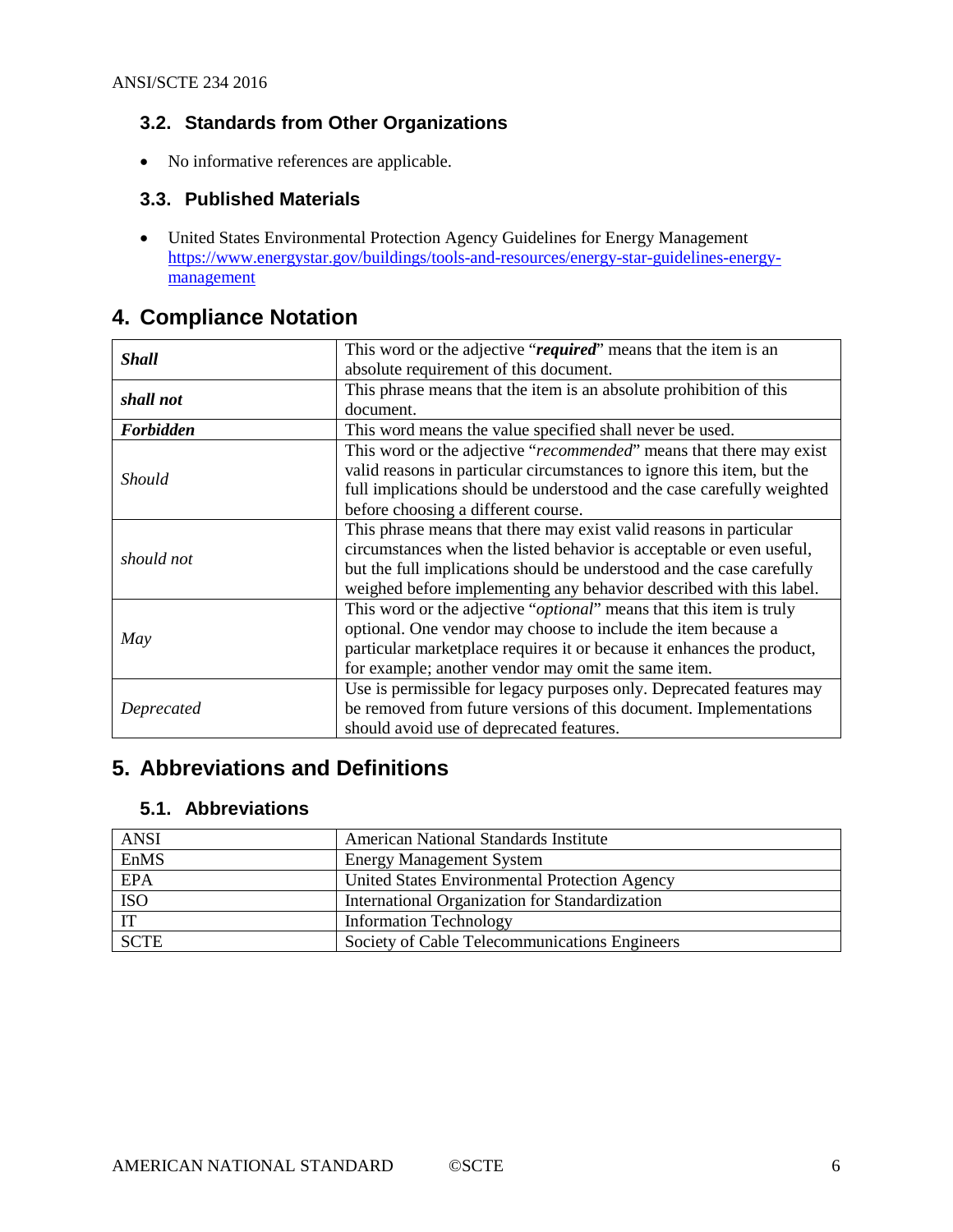# **5.2. Definitions**

None.

# <span id="page-6-0"></span>**6. ISO 50001 Recognition**

Companies in the cable industry looking to support the Energy 2020 program and institute energy management at their company *shall* reference the ISO 50001:2011 requirements for establishing, implementing, maintaining and improving an energy management system. The standard can found at [http://www.iso.org/iso/catalogue\\_detail?csnumber=51297.](http://www.iso.org/iso/catalogue_detail?csnumber=51297)

# <span id="page-6-1"></span>**6.1. Key Performance Energy Metrics**

Since ISO 50001:2011 does not prescribe specific performance criteria, the cable industry has published the following documents that *shall* be at a minimum referenced when measuring cable systems energy performance:

• ANSI/SCTE 211 2015: Energy Metrics for Cable Operator Access Networks <http://www.scte.org/documents/pdf/Standards/SCTE%20211%202015.pdf>

<span id="page-6-3"></span>and

• ANSI/SCTE 213 2015: Edge and Core Facilities Energy Metrics [http://scte.org/SCTEDocs/Standards/ANSI\\_SCTE%20213%202015.pdf](http://scte.org/SCTEDocs/Standards/ANSI_SCTE%20213%202015.pdf)

# <span id="page-6-2"></span>**7. Energy Management Systems Program Assessment Matrix**

To help aid, guide, and measure their adoption of ISO 50001, cable industry companies *should* refer to the following matrix and checklist when assessing how much progress has been obtained. How to use the Assessment Matrix:

The matrix outlines the key activities supporting SCTE 234 2016 and three levels of implementation:

- Where there is no evidence
- Where some elements of a system are in place
- Where an energy management system is fully implemented

The matrix is organized along the lines of the trusted approach of Plan, Do, Check, Act, as follows:

- PLAN (Top Management Responsibilities. Appointed Energy Manager, Energy Policy, Energy Planning and Review)
- DO (Implementation and Operation)
- CHECK (Checking)
- ACT (Management Review)"

To apply this assessment matrix, follow these steps:

- 1. Compare your program to the matrix by identifying the degree of implementation that most closely matches your organization's program status.
- 2. Use a highlighter to fill in the cell that best characterizes the level of implementation of your program. The result will be a visual comparison of your programs progress.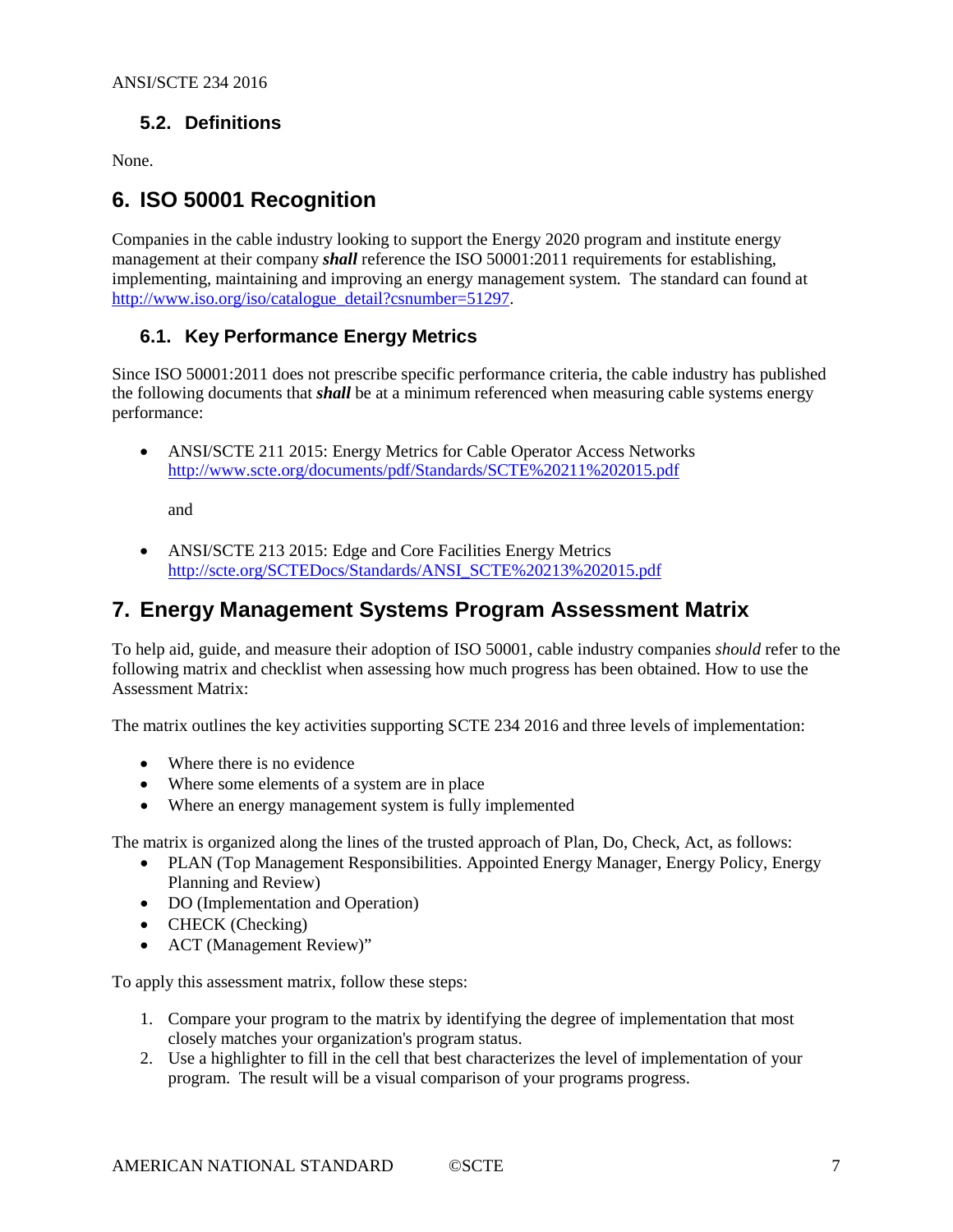3. Identify the steps needed to fully implement the energy management elements and record these in the Next Steps column.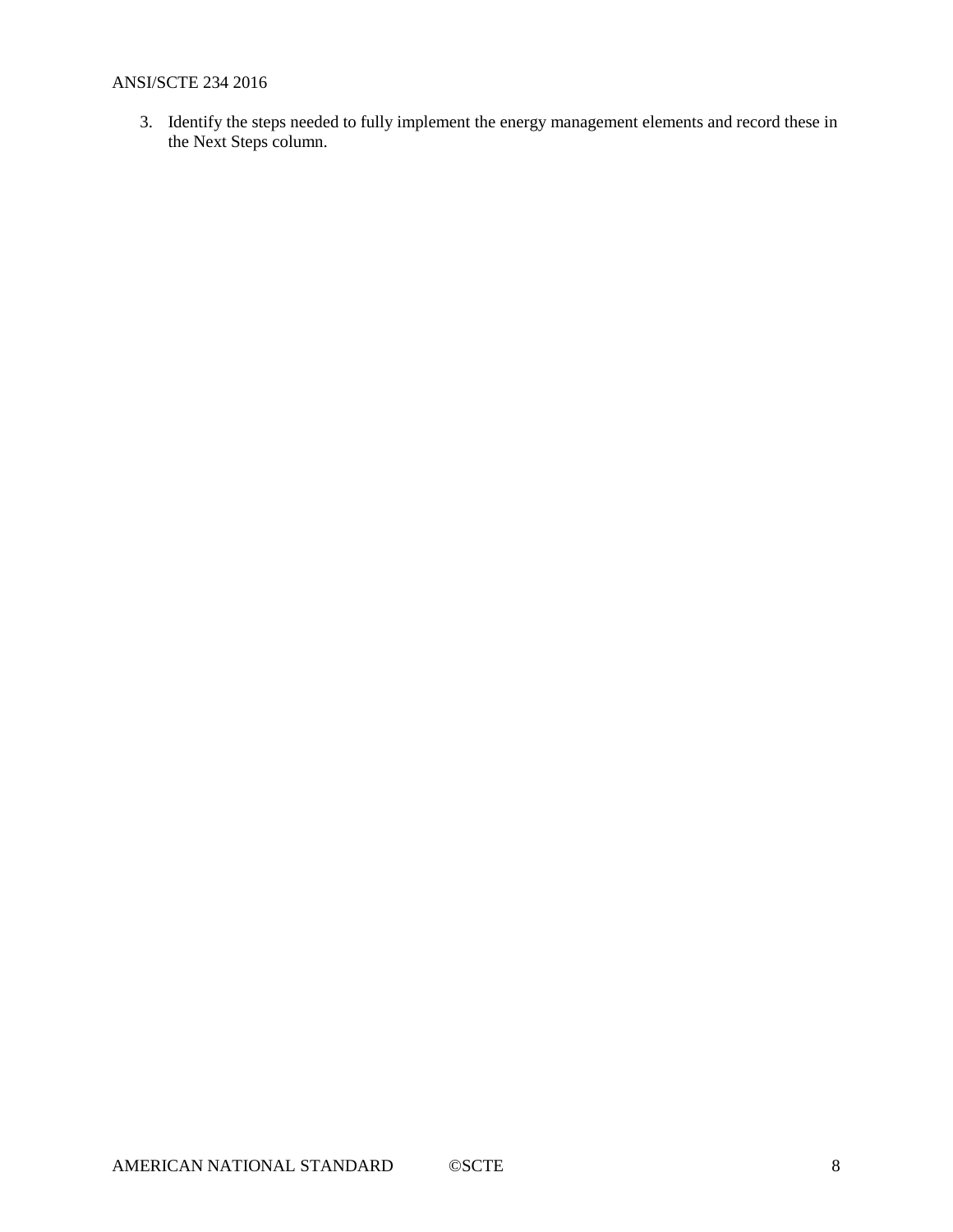# **7.1. Assessment Matrix**

# **Table 1 – Energy Management Systems Program Assessment Matrix**

<span id="page-8-1"></span><span id="page-8-0"></span>

| <b>Energy Management System (EnMS) Requirements</b>                                                                                                                        | Little<br>or no<br>evidence | <b>Some</b><br>elements | <b>Fully</b><br>Impl. | <b>Next Steps</b> |
|----------------------------------------------------------------------------------------------------------------------------------------------------------------------------|-----------------------------|-------------------------|-----------------------|-------------------|
| <b>GENERAL</b>                                                                                                                                                             |                             |                         |                       |                   |
| Define and document the scope and boundaries of Energy Management System (EnMS)                                                                                            |                             |                         |                       |                   |
| <b>TOP MANAGEMENT RESPONSIBILITIES</b>                                                                                                                                     |                             |                         |                       |                   |
| Top management demonstrates its commitment to support the EnMS and continual improvement by:                                                                               |                             |                         |                       |                   |
| Defining, establishing, implementing and maintaining an energy policy                                                                                                      |                             |                         |                       |                   |
| Provide human resources, specialized skills, technology and financial resources to establish, implement, maintain and improve the EnMS and<br>resulting energy performance |                             |                         |                       |                   |
| Voice the importance of energy management to the population of employees and contractors                                                                                   |                             |                         |                       |                   |
| Ensure energy objectives and targets are established                                                                                                                       |                             |                         |                       |                   |
| Ensure that energy performance indicators are appropriate to the organization                                                                                              |                             |                         |                       |                   |
| Consider energy performance in long term strategic planning                                                                                                                |                             |                         |                       |                   |
| Ensure results are measured and reported at determined intervals                                                                                                           |                             |                         |                       |                   |
| Hold management reviews                                                                                                                                                    |                             |                         |                       |                   |
| <b>APPOINTED ENERGY MANAGER</b><br>Appointed by the top management, tasked with the responsibility and authority to:                                                       |                             |                         |                       |                   |
| Ensure the EnMS is established, implemented, maintained and continually improved                                                                                           |                             |                         |                       |                   |
| Identify person(s) authorized by an appropriate level of management to work with the management representative in support of energy<br>management activities               |                             |                         |                       |                   |
| Report to top management on energy performance and EnMS                                                                                                                    |                             |                         |                       |                   |
| Ensure the planning of energy management activities is designed to support the organization's energy policy                                                                |                             |                         |                       |                   |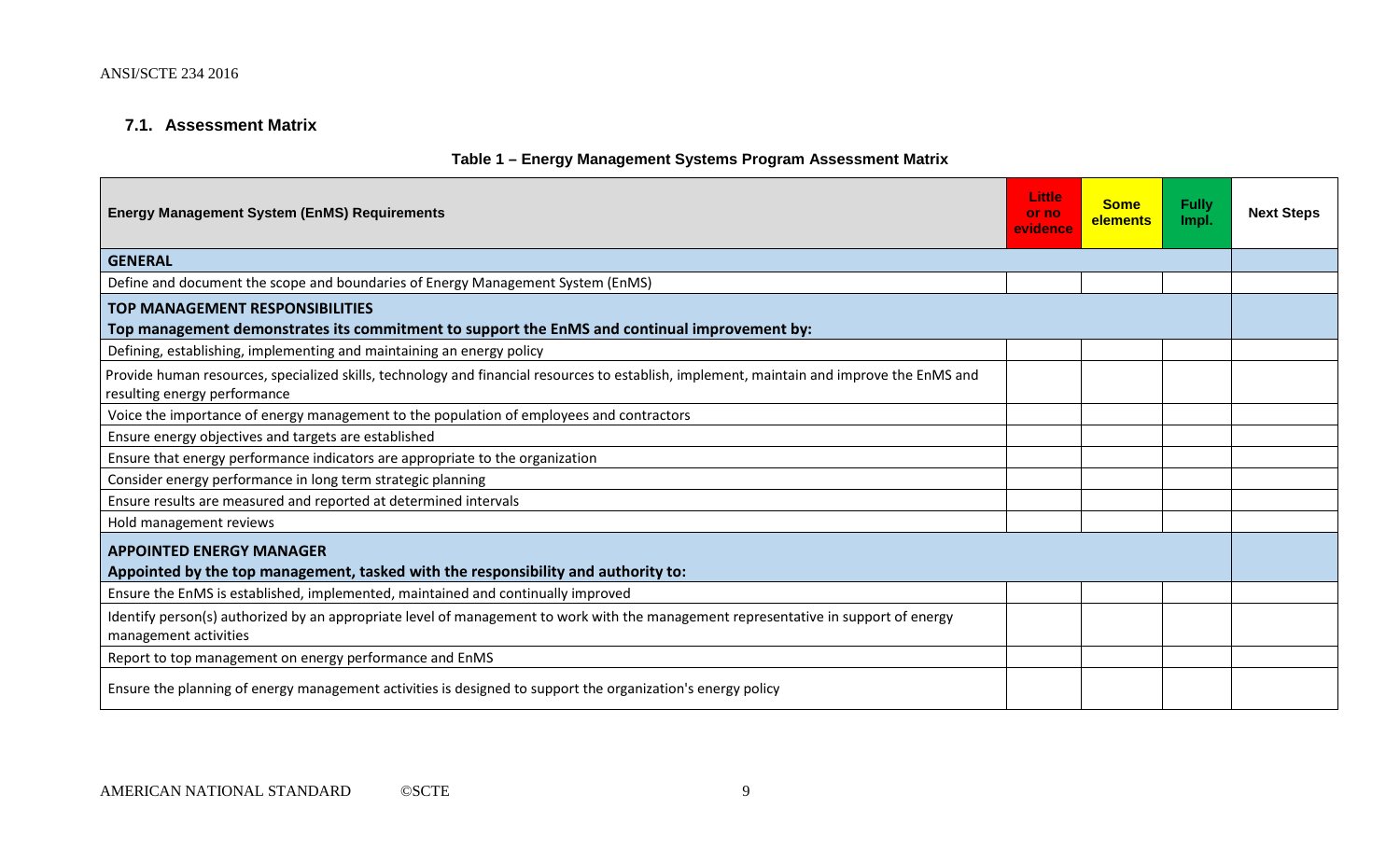| Define and communicate responsibilities and authorities in order to facilitate effective energy management                                           |  |  |
|------------------------------------------------------------------------------------------------------------------------------------------------------|--|--|
| Determine criteria and methods needed to ensure that both the operation and control of the EnMS are effective                                        |  |  |
| Promote awareness of the energy policy and objectives at all levels of the organization                                                              |  |  |
| <b>ENERGY POLICY</b>                                                                                                                                 |  |  |
| Crafted to state the organization's commitment to achieving the energy performance improvement and defined by top management ensuring the following: |  |  |
| Is appropriate to the nature and scale of the organization's energy use and consumption                                                              |  |  |
| Includes commitment to continual improvement                                                                                                         |  |  |
| Includes commitment to ensure availability of information and necessary resources to achieve objectives and goals                                    |  |  |
| Provides a framework for setting and reviewing energy objectives and targets                                                                         |  |  |
| Supports the purchase of energy-efficient products and services, and design for energy performance improvement                                       |  |  |
| Is documented and communicated at all levels within the organization                                                                                 |  |  |
| Is regularly reviewed and updated as necessary                                                                                                       |  |  |
| <b>ENERGY PLANNING AND REVIEW</b>                                                                                                                    |  |  |
| Conduct and document an energy planning process consistent with the energy policy leading to activities that continually improve energy              |  |  |
| performance                                                                                                                                          |  |  |
| Account for legal and regulatory compliance                                                                                                          |  |  |
| Identify current energy sources including facilities, equipment, systems, processes and personnel working for, or on behalf of the organization      |  |  |
| that significantly affect energy use and consumption ("significant energy uses")                                                                     |  |  |
| Evaluate past and present energy use and consumption                                                                                                 |  |  |
| Estimate future energy use and consumption                                                                                                           |  |  |
| Identify, prioritize, and record opportunities for improving energy performance                                                                      |  |  |
| Establish an energy baseline using the information in the initial energy review; changes in energy performance shall be measured against the         |  |  |
| energy baseline                                                                                                                                      |  |  |
| Establish energy performance indicators appropriate for monitoring and measuring its energy where they are reviewed and compared to                  |  |  |
| energy baseline                                                                                                                                      |  |  |
| Create, implement and maintain action plans that include the following for achieving the goals                                                       |  |  |
| Designation of responsibility                                                                                                                        |  |  |
| Means and time frame by which individual goals are to be achieved                                                                                    |  |  |
| Statement of the method by which an improvement in energy performance shall be verified                                                              |  |  |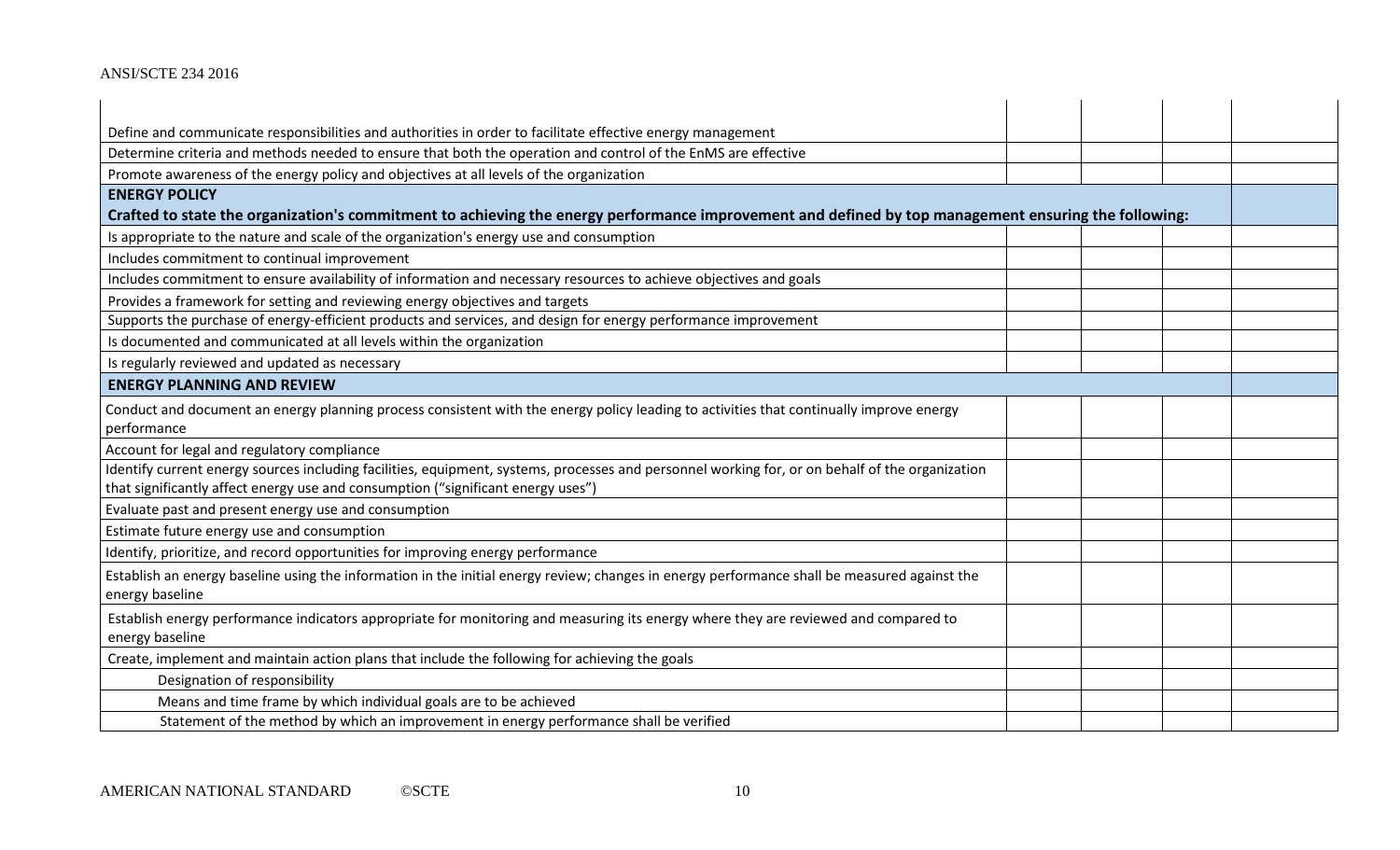| Statement of the method of verifying the results                                                                                                                                               |  |  |  |  |
|------------------------------------------------------------------------------------------------------------------------------------------------------------------------------------------------|--|--|--|--|
| <b>IMPLEMENTATION AND OPERATION</b>                                                                                                                                                            |  |  |  |  |
| Based on action plans and other outputs resulting from the planning process                                                                                                                    |  |  |  |  |
| Ensure everyone is aware of the importance of conformity with the energy policy, procedures and requirements of the EnMS                                                                       |  |  |  |  |
| Ensure clarity of roles, responsibilities and authorities in achieving the requirements of the EnMS                                                                                            |  |  |  |  |
| Communicate benefits of improved energy performance                                                                                                                                            |  |  |  |  |
| Communicate clearly the impact with respect to energy use and consumption of individual's activities and behaviors that contribute to the<br>effect of energy performance within the EnMS      |  |  |  |  |
| Communicate internally with regard to the organizations energy performance and EnMS                                                                                                            |  |  |  |  |
| Decide and document whether to communicate externally about the energy policy, EnMS and performance                                                                                            |  |  |  |  |
| Produce the following EnMS documentation with appropriate update controls                                                                                                                      |  |  |  |  |
| Scope and boundaries                                                                                                                                                                           |  |  |  |  |
| <b>Energy Policy</b>                                                                                                                                                                           |  |  |  |  |
| Energy objectives, targets, and action plans                                                                                                                                                   |  |  |  |  |
| Establish and set criteria for the effective operation and maintenance of significant energy uses where their absence could lead to significant<br>deviation from effective energy performance |  |  |  |  |
| Communicate the operational controls to people working in the organization                                                                                                                     |  |  |  |  |
| Consider energy performance over the life of the new device during design of new systems, facilities, processes                                                                                |  |  |  |  |
| Establish and implement criteria for assessing energy use, consumption and efficiency over the planned operating lifetime when procuring                                                       |  |  |  |  |
| energy using products, equipment and services                                                                                                                                                  |  |  |  |  |
| Ensure that employees and contractors working on significant energy uses are competent on the basis of appropriate education, training, skills                                                 |  |  |  |  |
| or experience. Provide training or take other actions to ensure competencies.                                                                                                                  |  |  |  |  |
| <b>CHECKING</b>                                                                                                                                                                                |  |  |  |  |
| Ensure that key characteristics of its operations that determine energy performance are monitored, measured and analyzed at planned intervals including the                                    |  |  |  |  |
| following key characteristics                                                                                                                                                                  |  |  |  |  |
| Significant energy uses                                                                                                                                                                        |  |  |  |  |
| Relevant variables related to significant energy uses                                                                                                                                          |  |  |  |  |
| Energy performance indicators                                                                                                                                                                  |  |  |  |  |
| Effectiveness of the action plans in achieving the goals                                                                                                                                       |  |  |  |  |
| Audit of actual verses forecasted energy consumption                                                                                                                                           |  |  |  |  |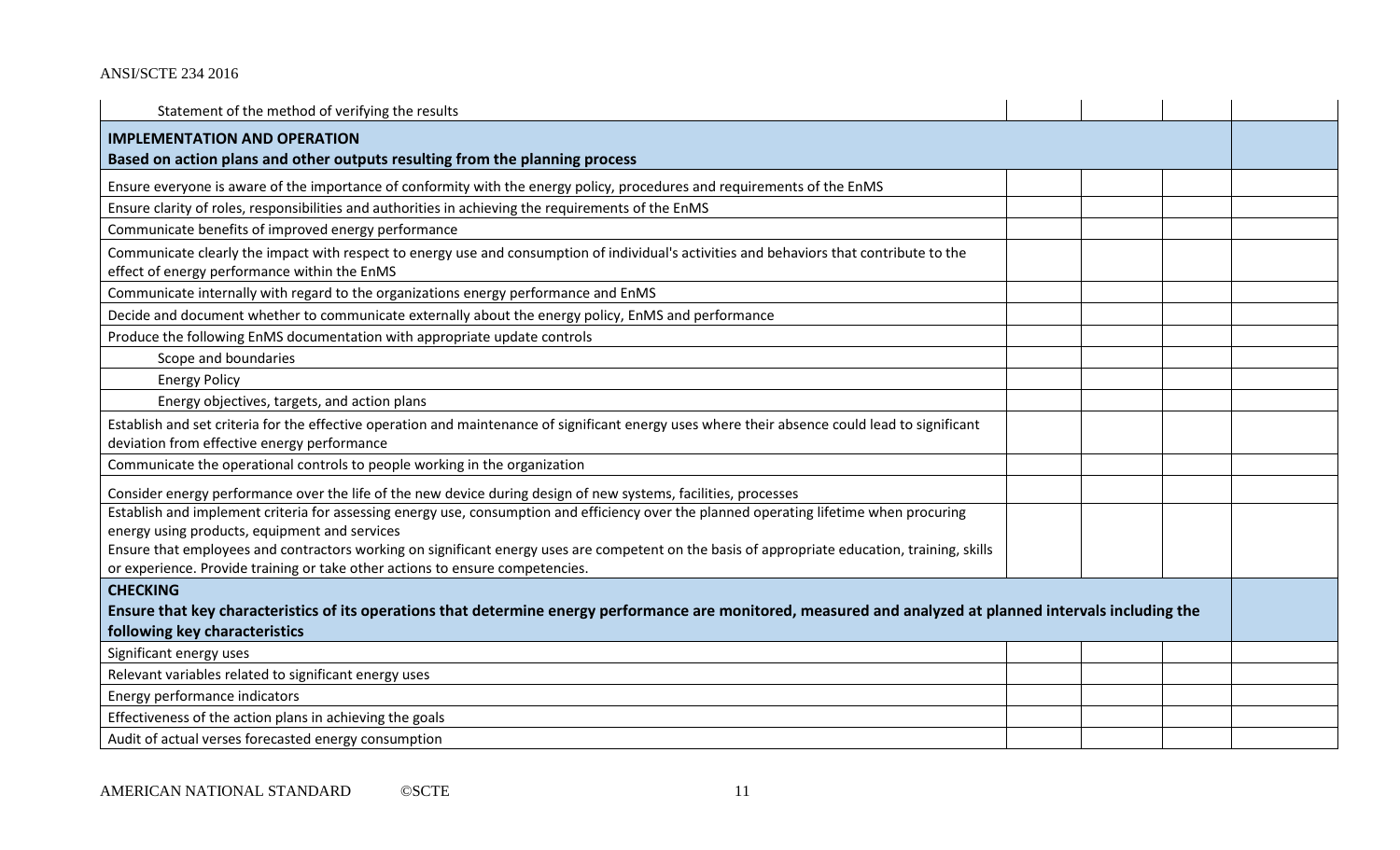| Compliance with regulation                                                                                          |  |  |  |  |
|---------------------------------------------------------------------------------------------------------------------|--|--|--|--|
| Audit of EnMS on planned intervals to ensure the system is still effectively supporting improved energy performance |  |  |  |  |
| Documenting, planning and executing corrective actions to address and correct nonconformities                       |  |  |  |  |
| <b>MANAGEMENT REVIEW</b>                                                                                            |  |  |  |  |
| At planned intervals top management shall examine the following                                                     |  |  |  |  |
| Input                                                                                                               |  |  |  |  |
| Follow-up actions from prior management reviews                                                                     |  |  |  |  |
| Review of energy policy                                                                                             |  |  |  |  |
| Review of energy performance and supporting energy performance indicators                                           |  |  |  |  |
| Compliance status with regulation                                                                                   |  |  |  |  |
| Extent to which energy goals have been met                                                                          |  |  |  |  |
| Status of corrective actions and preventive actions                                                                 |  |  |  |  |
| Staff recommendations for improvement                                                                               |  |  |  |  |
| <b>Output (expected actions)</b>                                                                                    |  |  |  |  |
| Improved energy performance of the organization                                                                     |  |  |  |  |
| Change to the energy policy                                                                                         |  |  |  |  |
| Change to the energy performance indicators                                                                         |  |  |  |  |
| Change to the goals                                                                                                 |  |  |  |  |
| Change to allocation of resources                                                                                   |  |  |  |  |